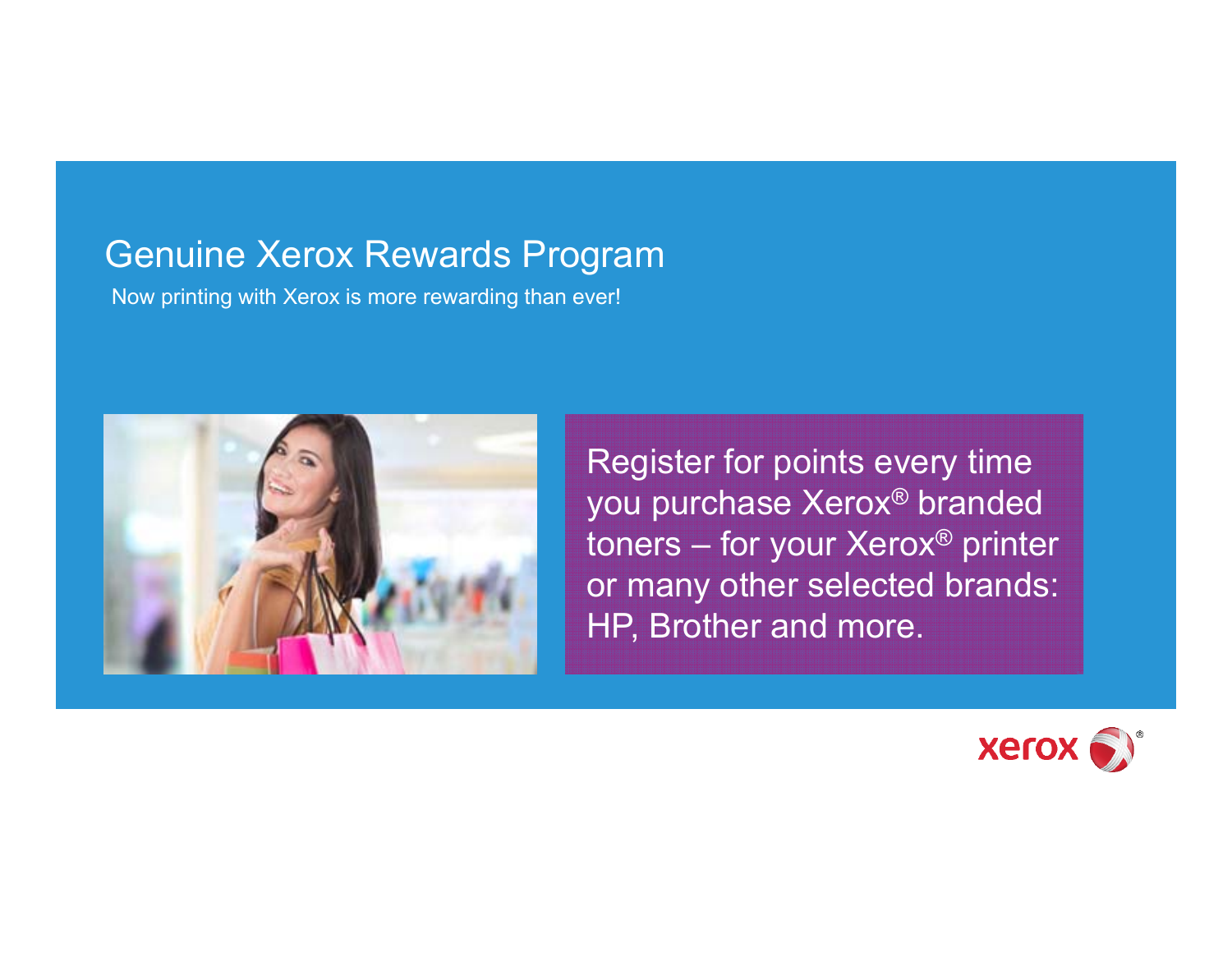### **Customer Benefits**



- Get rewarded every time you purchase Xerox equipment and Xerox branded supplies for your Xerox, or non-Xerox equipment
- Earn1,000 bonus points just for enrolling
- Earn exciting rewards regardless of how much you spend annually on Xerox supplies
- Reward points never expire as long as you remain active in the program

#### Get rewarded for what you buy anyway!

#### **For your Business**

**Office equipment | Gift cards | Employee recognition Business travel | Charitable contributions**



#### **For your Lifestyle**

**Music downloads | Books and games | Gift cards Retail products | Leisure travel**



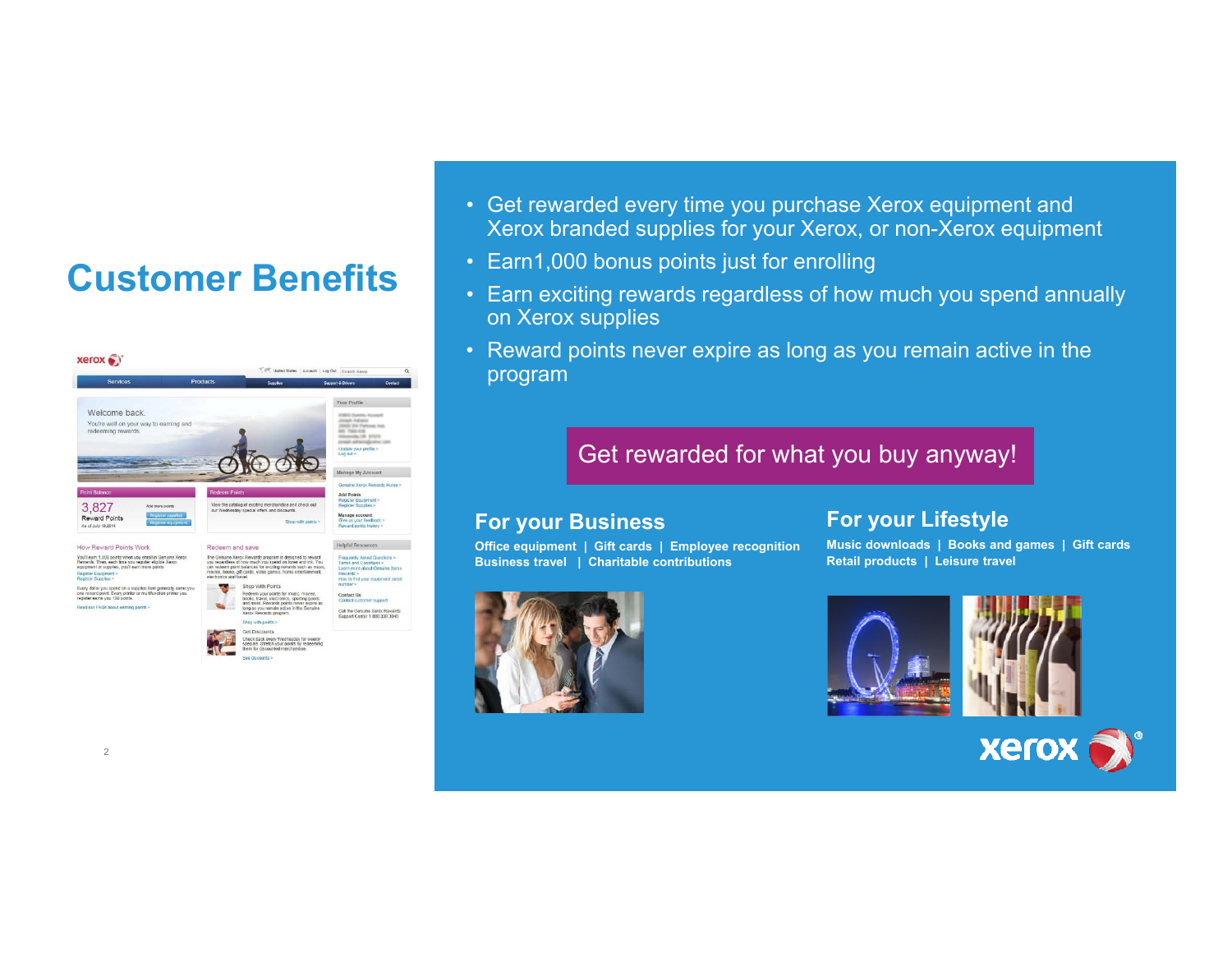## **What Rewards are Available?**

The Genuine Xerox Rewards Program has thousands of awards from which to choose, plus access to literally millions of downloads

A vast selection of merchandise is available for all point levels

3

Reward points can be used for Xerox equipment, music, books, gift cards, retail items, travel, or charitable contributions

Great rewards for everyone!



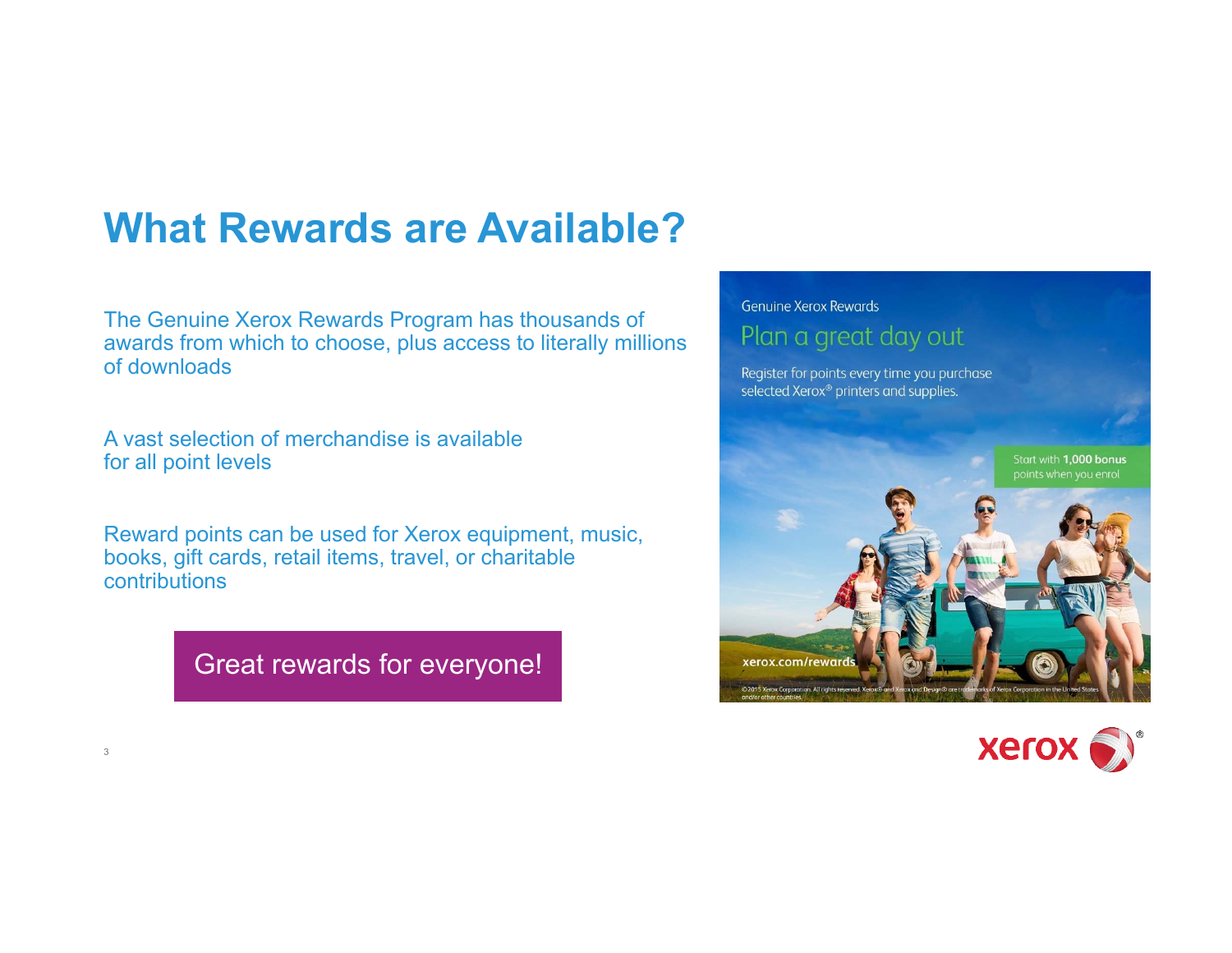## **How to Join the Rewards Program**

#### Two easy ways to join the Genuine Xerox Rewards Program:

- 1. Via direct access to the Xerox.com website at *www.xerox.com/rewards*
- 2. Via the Product Registration process

4

#### You can register as an Individual or a Business

- $\bullet$  Be sure to check your organization's policy on how you can participate
- $\bullet$ If you plan to register more than three machines, you need to register as a Business Account

### **Receive Extra Bonus Points**

**1,000** Bonus Points just for enrolling!

**500** Points for each of the first three eligible Xerox Printers or Multifunctions you register with the program!

**100** Points for each new device registered thereafter!

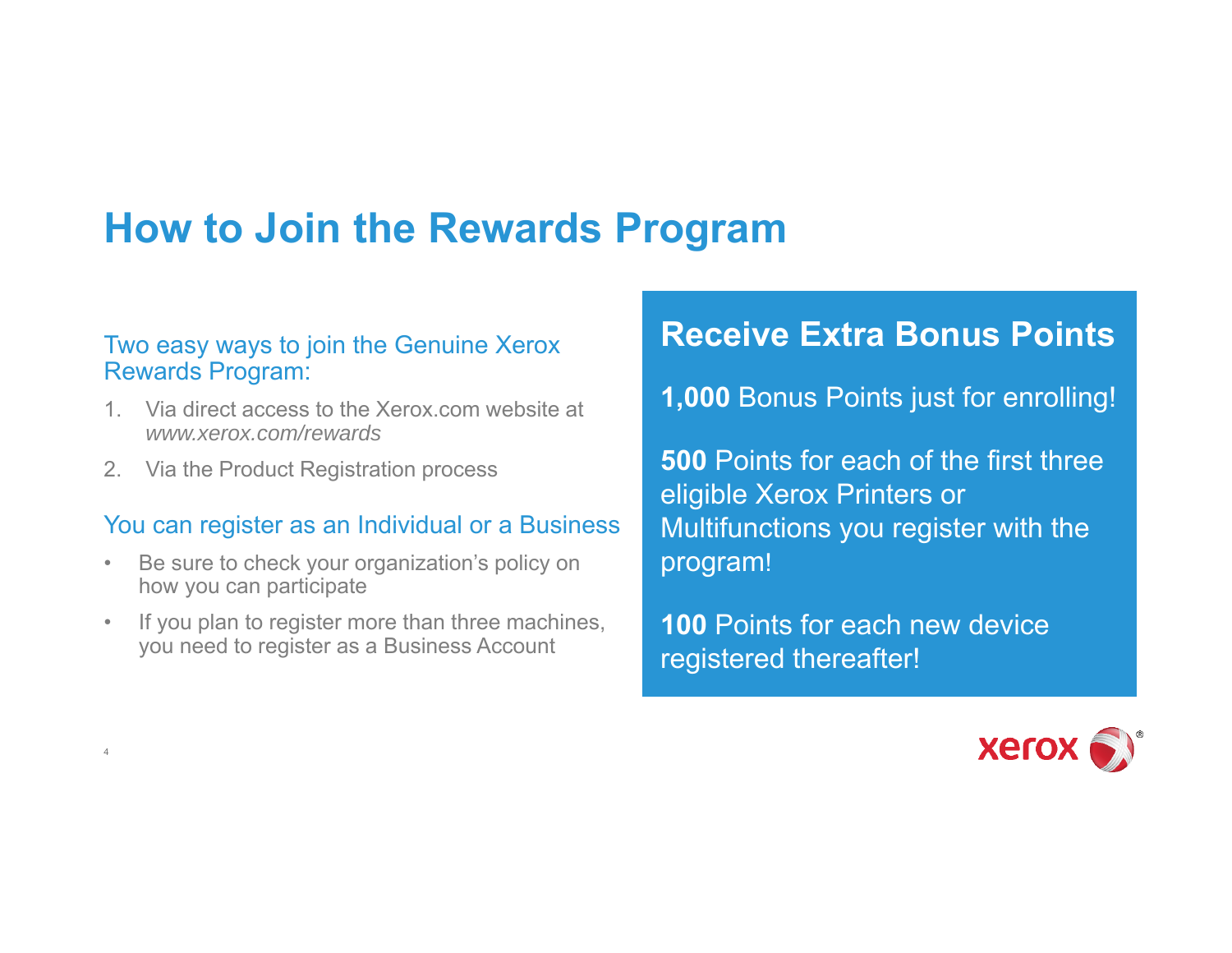# **Registering Equipment**

### You can only claim points for supplies of equipment that you own (or manage) and have registered with the program

When you first sign-up for the program, you will be asked to input the serial numbers for your Xerox equipment

### If you buy only Xerox branded supplies for your non-Xerox equipment you don't need to register these printers

When enrolling in the program, be sure to check the box that you buy Xerox supplies for non-Xerox products (see below).

Check all that apply:

5

I have Xerox equipment and I buy Xerox Genuine Supplies for my Xerox machines √ I buy Xerox Branded Supplies for my non-Xerox printers (HP, Lexmark, Brother, etc.) **Genuine Xerox Rewards** 

#### One little black number deserves another

Register for points every time you purchase Xerox® toner for your Xerox<sup>®</sup> printer and now also for many other selected brands: Lexmark, OKI HP and more.

> If you own or manage Xerox equipment, you can enter it for points

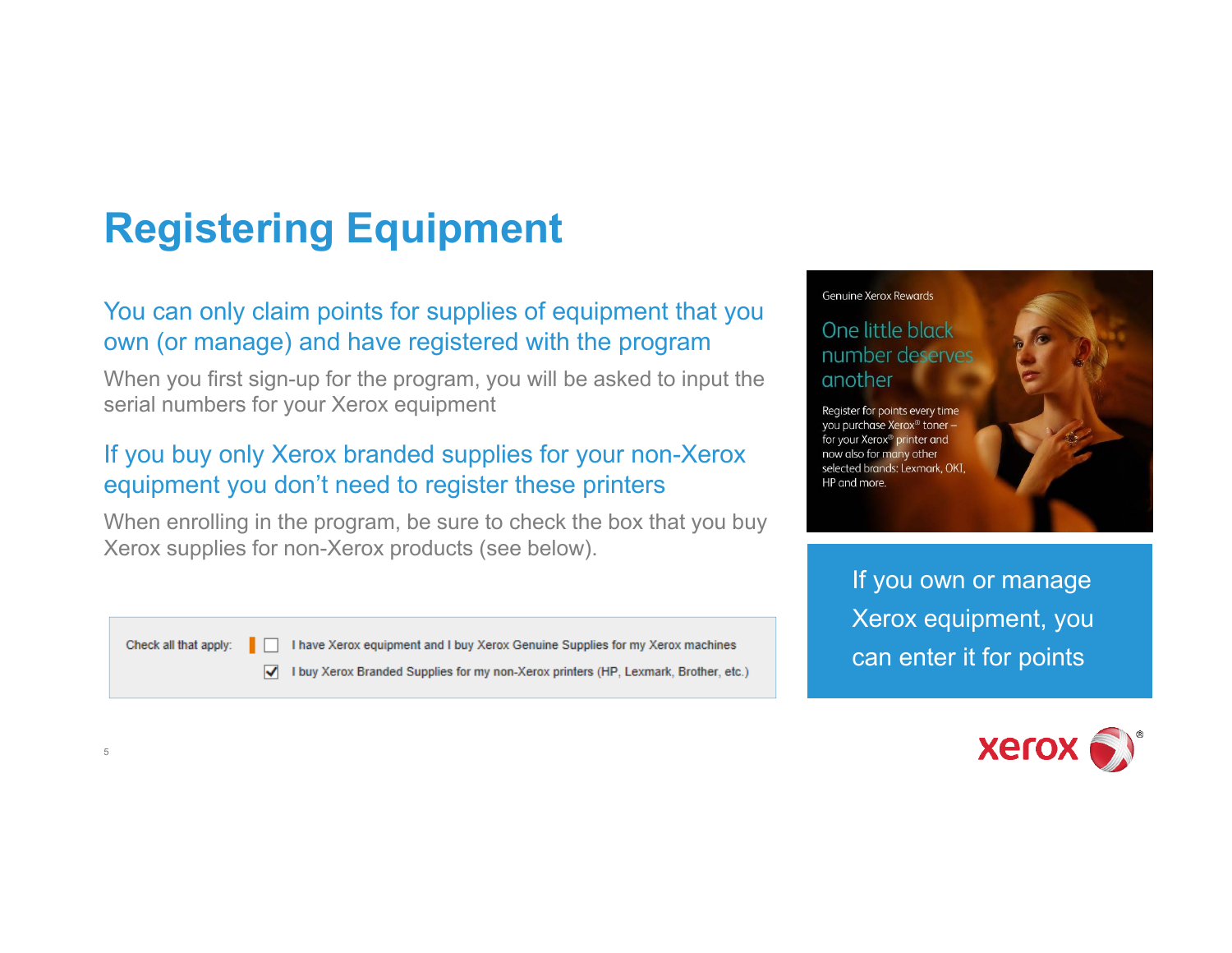# **Supplies Authentication Label**

Ensure the authentication label is completely legible on the carton!

Codes can be found as follows:

Xerox supplies for Xerox machines: at the top of the holographic label on the outside of the box (12 characters – see right)

Xerox Supplies for non-Xerox machines: at center-right of yellow label on the cartridge bag inside the inside the box (11 characters – see right)

To claim points you must enter the full authentication label code from the label – without any spaces

### Use your Mobile Device to access your Rewards account!

The Genuine Xerox Scan mobile scan tool is now available at **Google Play** and **iTunes** stores. Use it to validate the authenticity of your Supplies and credit points directly to you Rewards account!





Label from Supplies for Xerox Products



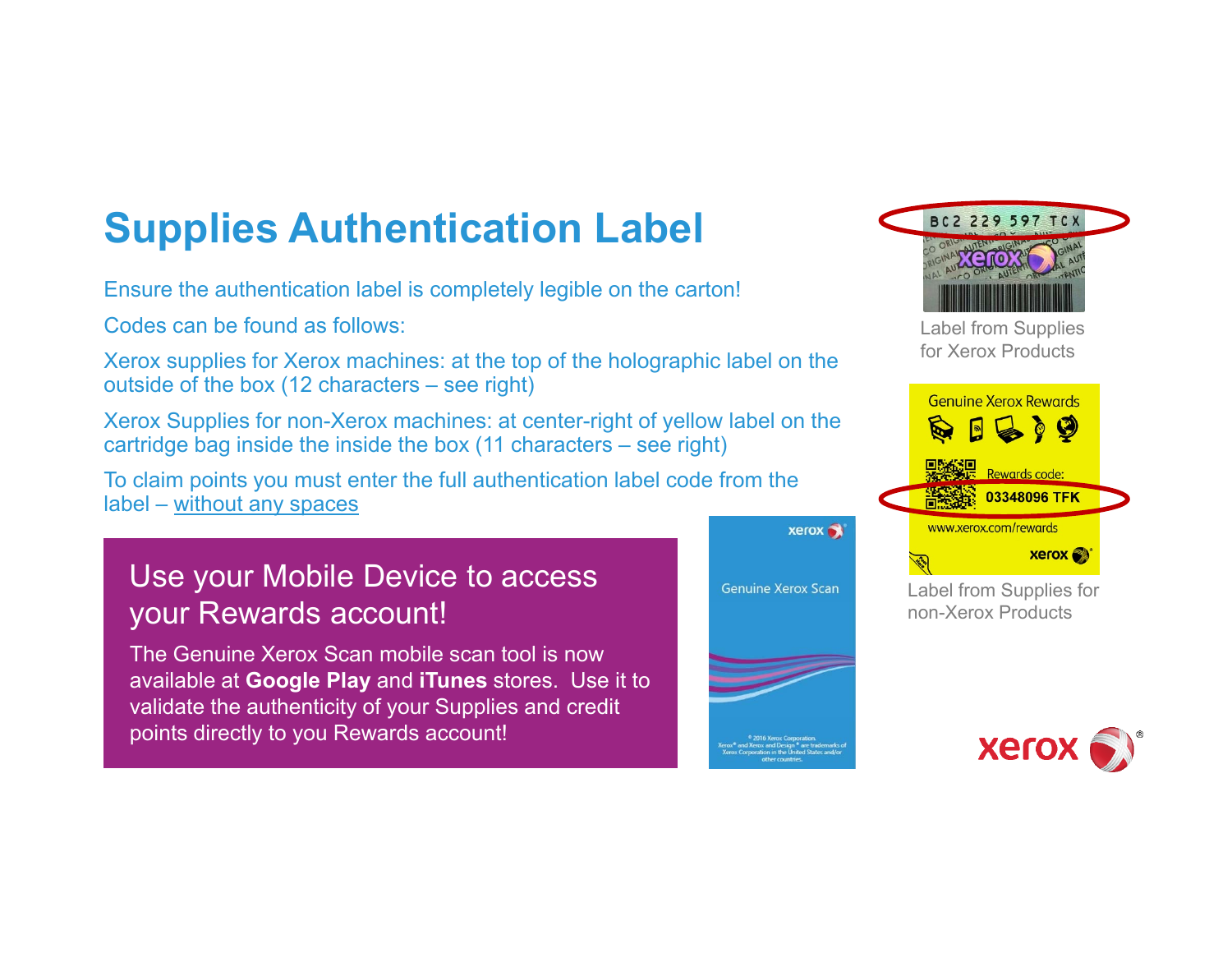## **How are Supplies Points Awarded?**

Points are awarded based on the Xerox estimated retail price (ERP) for the supply item

Xerox Supplies for non-Xerox products get a fixed point value regardless of price

If you purchased your supply item at a discount, you still get the full point value

Buy supplies from any Xerox reseller or retailer

7

You get points just for purchasing Xerox Branded Supplies for your Xerox and non-Xerox printers. It's that simple!

Be on the lookout for Promotional Codes from your Reseller or Rewards Newsletters that can *Double or Triple* your point activity!



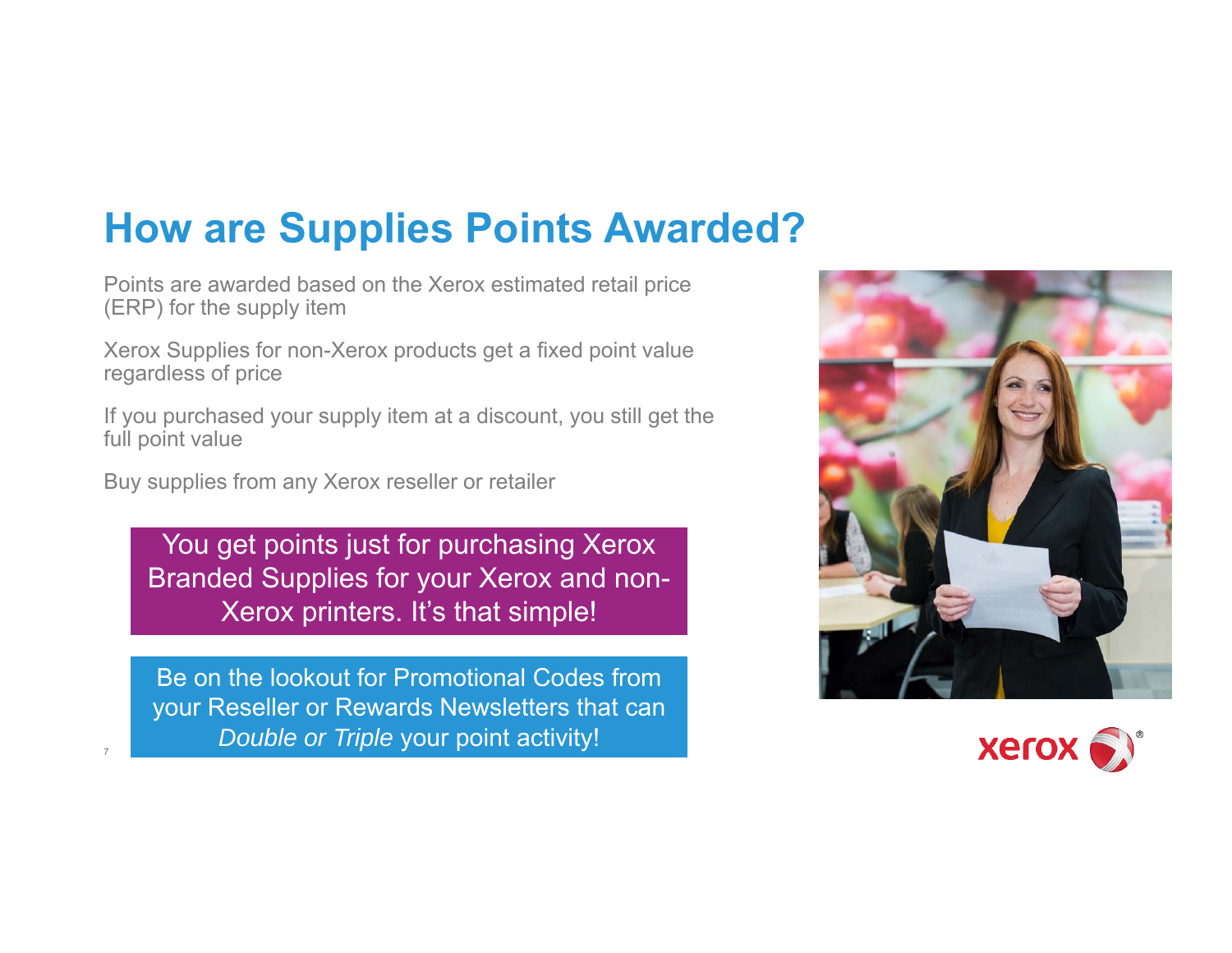### **Redeeming Your Points**



8

To access the Rewards Catalogue, you must register at least one supplies item that you purchased before you can start redeeming your points

There are no out-of-pocket costs associated with redeeming points

Shipping costs are included in point values

Taxes (if applicable) will be included at check-out, using points

No out-of-pocket expenses!

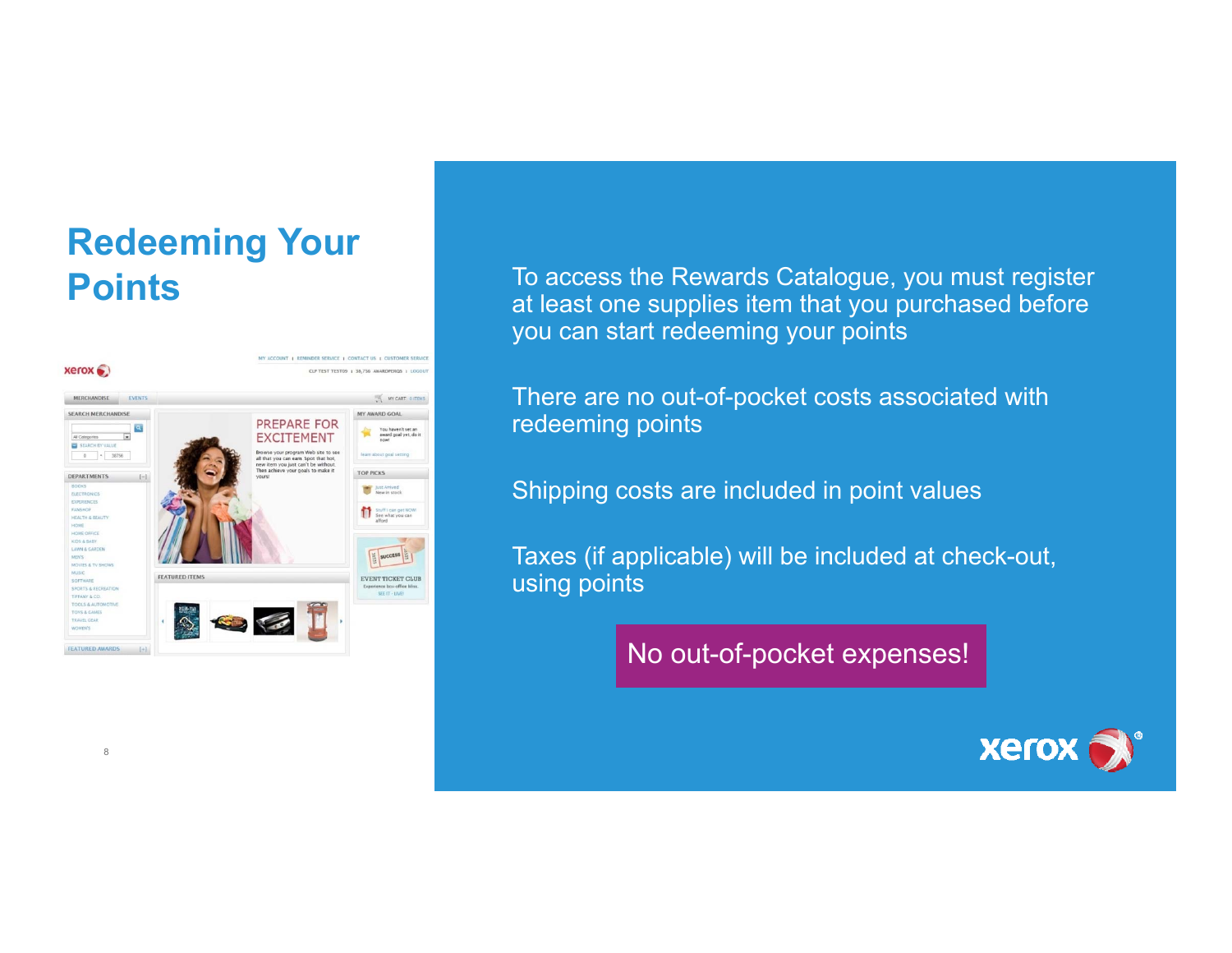## **Redeeming Your Points**

3,500,000+ music downloads 160,000+ music CD and DVD movie titles

1,000,000+ book titles

### 37,000 theaters with movie tickets



Charitable Donations







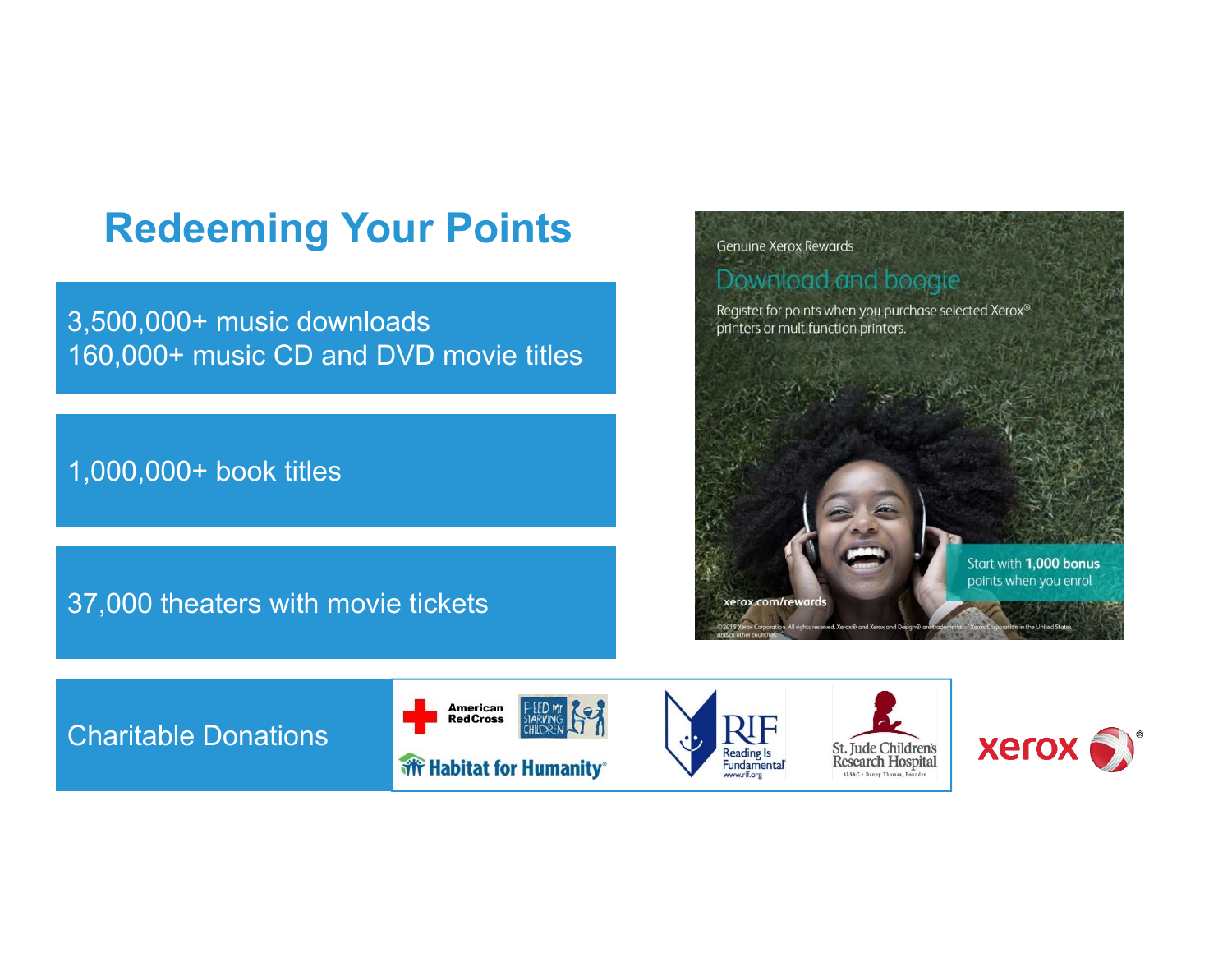| <b>Genuine Xerox Rewards program.</b>            |                |                |                       |                        |                         |
|--------------------------------------------------|----------------|----------------|-----------------------|------------------------|-------------------------|
| <b>Eligible Equipment List for North America</b> |                |                |                       |                        |                         |
| ColorQube 8570                                   | Phaser 3600    | Phaser 6128MFP | Phaser 7750           | <b>WorkCentre 3220</b> | <b>WorkCentre 6027</b>  |
| ColorQube 8580                                   | Phaser 3610    | Phaser 6022    | Phaser 7800           | WorkCentre 3215        | WorkCentre 6400         |
| ColorQube 8700                                   | Phaser 3635MFP | Phaser 6130    | Phaser 7760           | <b>WorkCentre 3225</b> | <b>WorkCentre 6505</b>  |
| ColorQube 8870                                   | Phaser 4500    | Phaser 6140    | Phaser 8400           | <b>WorkCentre 3315</b> | <b>WorkCentre 6515</b>  |
| ColorQube 8880                                   | Phaser 4510    | Phaser 6180    | Phaser 8500           | WorkCentre 3325        | <b>WorkCentre 6605</b>  |
| ColorQube 8900                                   | Phaser 4600    | Phaser 6180MFP | Phaser 8550           | WorkCentre 3335        | <b>WorkCentre 6655</b>  |
| Phaser 3040                                      | Phaser 4620    | Phaser 6250    | Phaser 8560           | <b>WorkCentre 3345</b> | <b>WorkCentre C2424</b> |
| Phaser 3100MFP                                   | Phaser 4622    | Phaser 6280    | Phaser 8560MFP        | WorkCentre 3615        |                         |
| Phaser 3130                                      | Phaser 5500    | Phaser 6300    | Phaser 8860           | <b>WorkCentre 3550</b> |                         |
| Phaser 3150                                      | Phaser 5550    | Phaser 6350    | Phaser 8860MFP        | WorkCentre 3655        |                         |
| Phaser 3200MFP                                   | Phaser 6010    | Phaser 6360    | Phaser EX7750         | WorkCentre 4118        |                         |
| Phaser 3250                                      | Phaser 6020    | Phaser 6500    | Versalink B400        | WorkCentre 4150        |                         |
| Phaser 3260                                      | Phaser 6110    | Phaser 6510    | Versalink B405        | WorkCentre 4250        |                         |
| Phaser 3300MFP                                   | Phaser 6110MFP | Phaser 6600    | <b>Versalink C400</b> | WorkCentre 4260        |                         |
| Phaser 3320                                      | Phaser 6115MFP | Phaser 6700    | <b>Versalink C405</b> | <b>WorkCentre 4265</b> |                         |
| Phaser 3330                                      | Phaser 6120    | Phaser 7100    | WorkCentre 3045       | WorkCentre 6015        |                         |
| Phaser 3500                                      | Phaser 6125    | Phaser 7500    | WorkCentre 3210       | WorkCentre 6025        |                         |